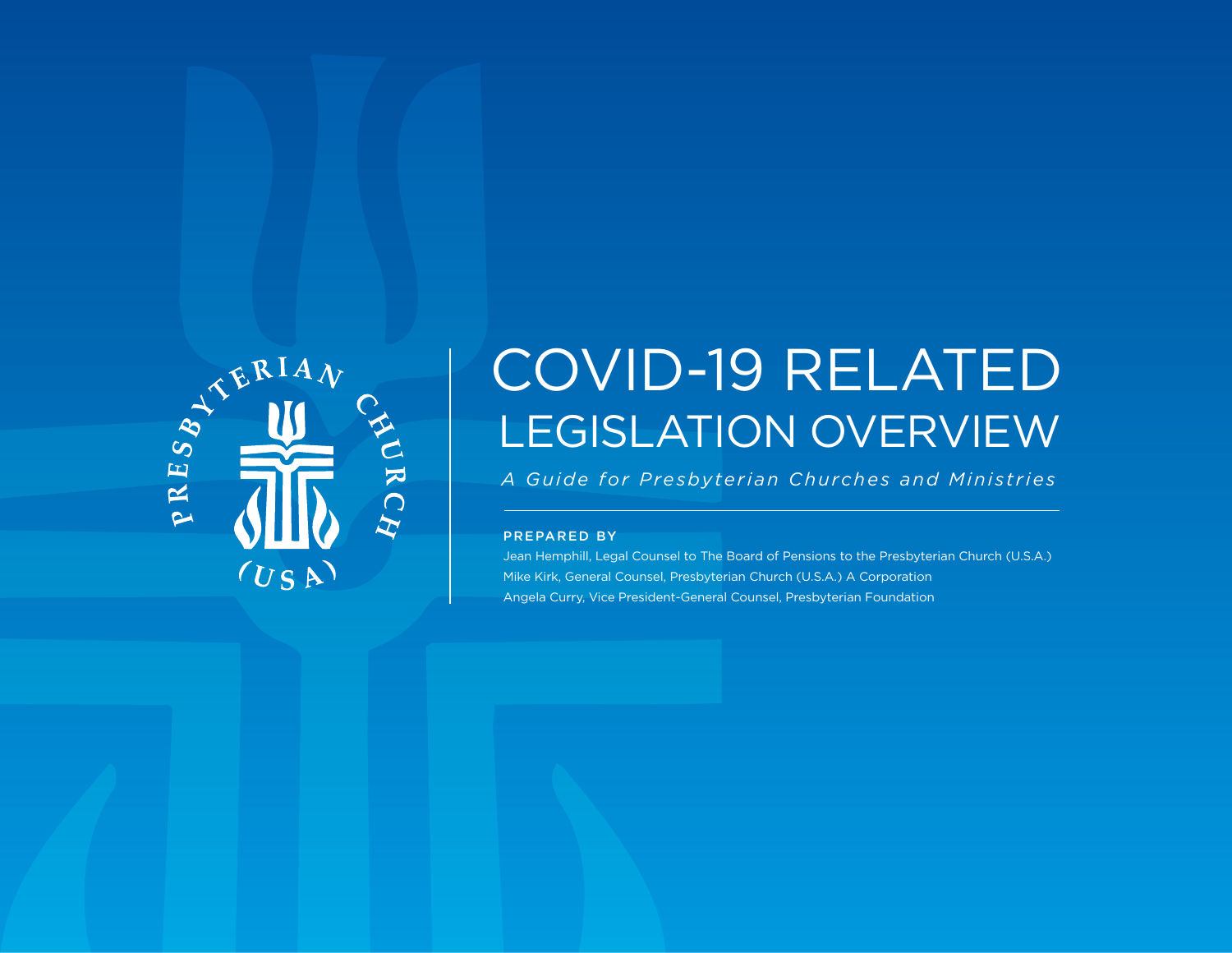#### **Paycheck Protection Program (PPP or SBA Loan)**

*- \$350 Billion in Government Backed Loans*

*- Lenders Which Administer SBA 7(a) Loans*



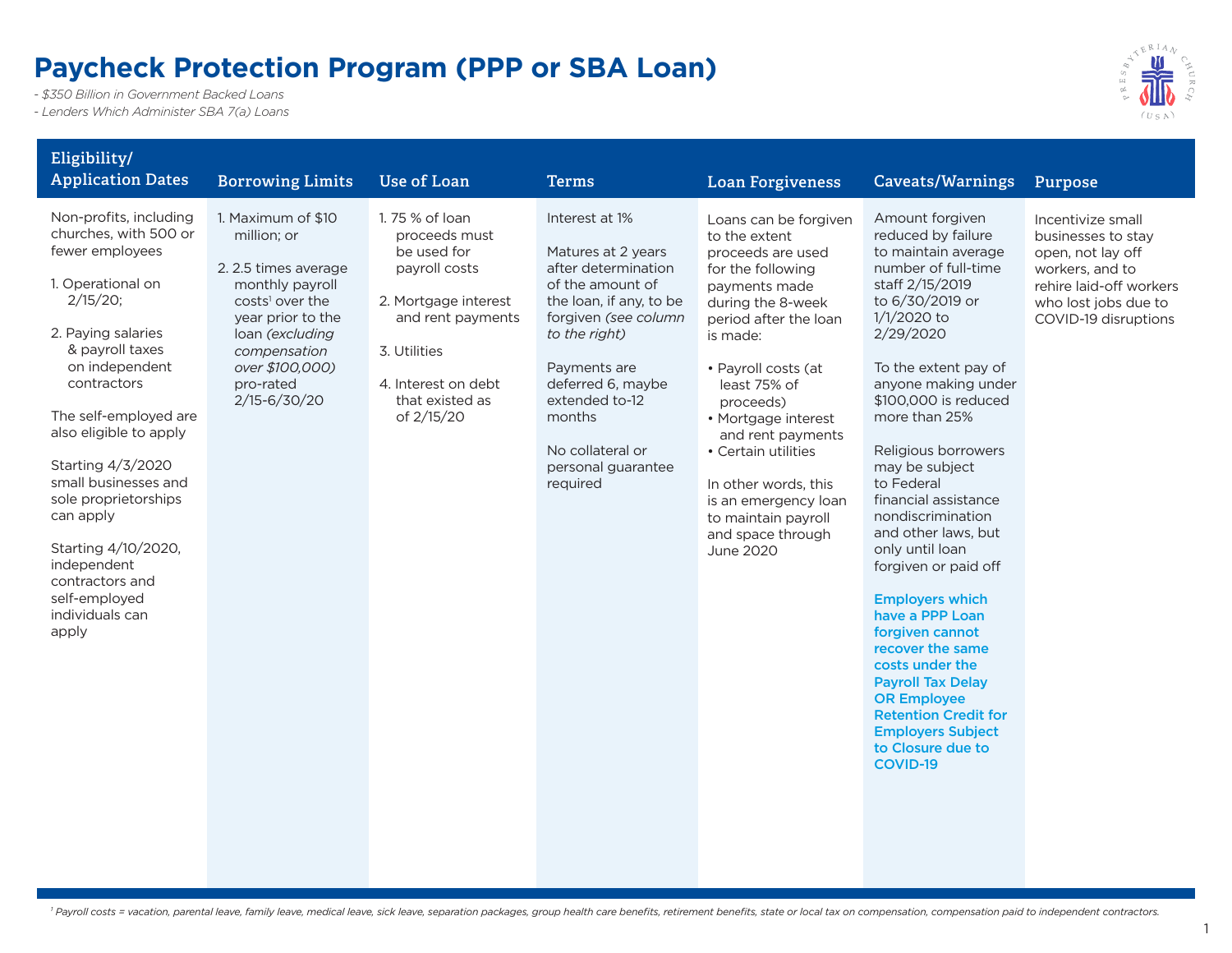

#### **SBA Economic Injury Disaster Loan Program**

| Eligibility/<br><b>Application Dates</b>                                                                                                                                                                             | <b>Borrowing Limits</b>                                                                                                                                                                                                                                                                                    | <b>Use of Loan</b>  | <b>Terms</b>                                                                                                                                                                                                                                                                                                               | <b>Loan Forgiveness</b> | Caveats/Warnings                                                                                                                                                                                                                               | Purpose                                                                                                                                                   |
|----------------------------------------------------------------------------------------------------------------------------------------------------------------------------------------------------------------------|------------------------------------------------------------------------------------------------------------------------------------------------------------------------------------------------------------------------------------------------------------------------------------------------------------|---------------------|----------------------------------------------------------------------------------------------------------------------------------------------------------------------------------------------------------------------------------------------------------------------------------------------------------------------------|-------------------------|------------------------------------------------------------------------------------------------------------------------------------------------------------------------------------------------------------------------------------------------|-----------------------------------------------------------------------------------------------------------------------------------------------------------|
| Non-profits that<br>have experienced a<br>substantial economic<br>injury.<br>Program open upon<br>declaration that<br>region is a disaster<br>area. All employers<br>except those who<br>have a PPP Loan<br>forgiven | Up to \$2 million for<br>small employers that<br>have experienced<br>"substantial economic<br>injury" as a result<br>of the COVID-19 crisis.<br>"Substantial<br>economic injury"<br>means employer is<br>unable to meet its<br>obligations and pay<br>its ordinary and<br>necessary operating<br>expenses. | Operating expenses. | Favorable interest<br>rate (up-to-date<br>2.75% for nonprofits)<br>with up to 30 year<br>repayment terms.<br>Collateral may be<br>required for loans in<br>excess of \$25K<br>Small businesses<br>(including churches)<br>can apply for an<br>immediate advance<br>of up to \$10,000<br>that does not have<br>to be repaid | Not applicable.         | <b>Employers which</b><br>have a PPP Loan<br>forgiven cannot<br>recover the same<br>costs under the<br><b>Payroll Tax Delay OR</b><br><b>Employee Retention</b><br><b>Credit for Employers</b><br><b>Subject to Closure</b><br>due to COVID-19 | To keep businesses<br>that have sustained<br>revenue loss<br>attributable to the<br>COVID crisis open<br>and running through<br>the national<br>shutdown. |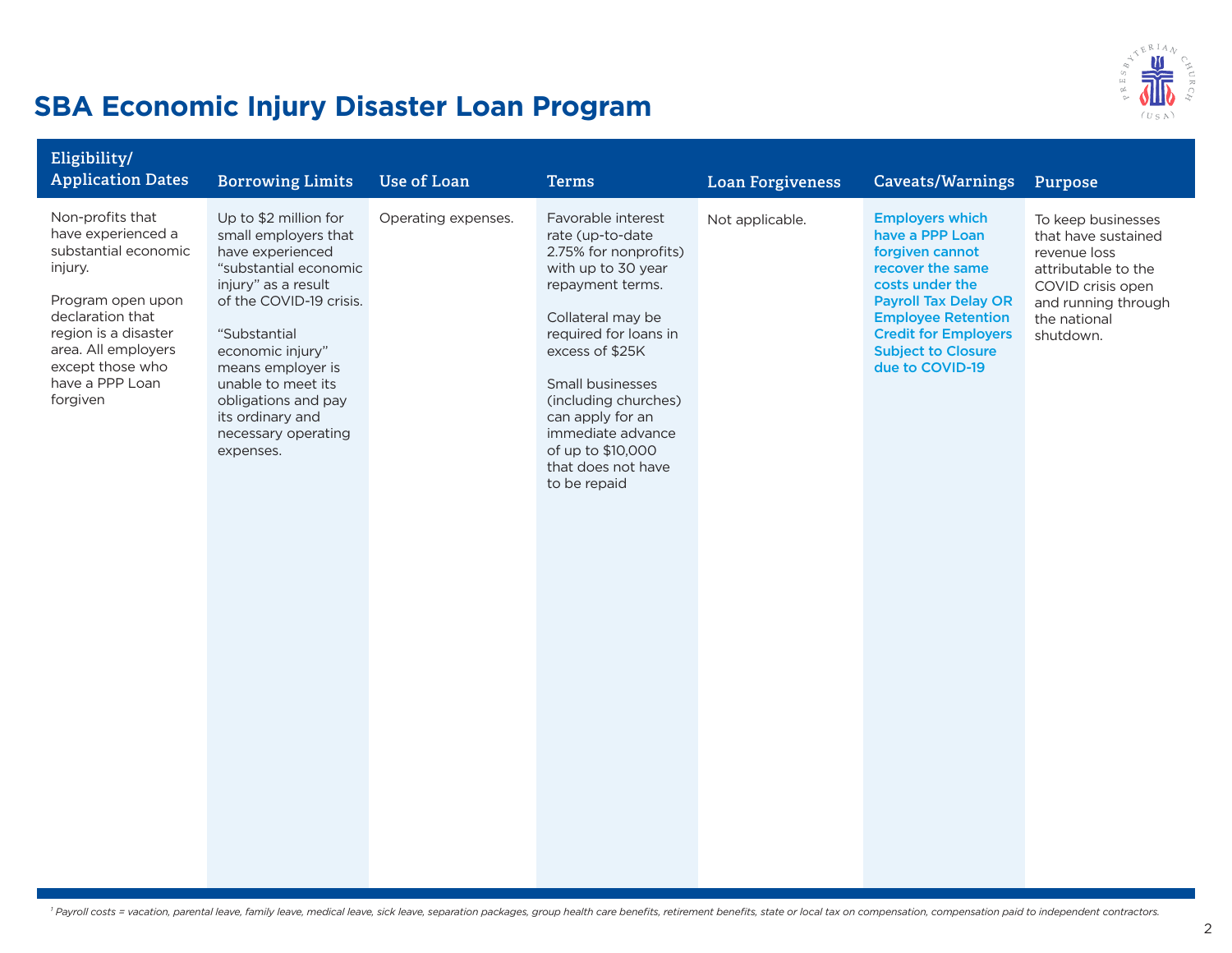

# **Payroll Taxes Delay**

| Eligibility                                                   | <b>Benefit of PTD</b>                                                                                                                                             | <b>Effective Date</b><br>of Delay | Temporary<br><b>Amount of Benefit</b><br>to Employer | Caveats/Warnings                                                                                                                                                                         |  |
|---------------------------------------------------------------|-------------------------------------------------------------------------------------------------------------------------------------------------------------------|-----------------------------------|------------------------------------------------------|------------------------------------------------------------------------------------------------------------------------------------------------------------------------------------------|--|
| All employers except<br>those who have a<br>PPP Loan forgiven | Employer's share of<br>social security tax is<br>postponed (not<br>forgiven); 50%<br>due not later than<br>12/31/2021 and 50%<br>due not later than<br>12/31/2022 | 3/27 - 12/31/2020                 | $6.2\%$ = social security<br>tax per employee        | <b>Employers receiving</b><br>a PPP loan are not<br>eligible for the Payroll<br><b>Tax Delay</b><br>Safest course if you<br>are applying for PPP<br>loan is to refrain from<br>deferring |  |
| Clergy may be eligible                                        | Clergy can defer on<br>the same schedule                                                                                                                          | Same                              | 6.2% of Self<br>Employment<br>(SECA) only            | Clergy must still pays<br>employee portion of<br>$SECA = 6.2%$                                                                                                                           |  |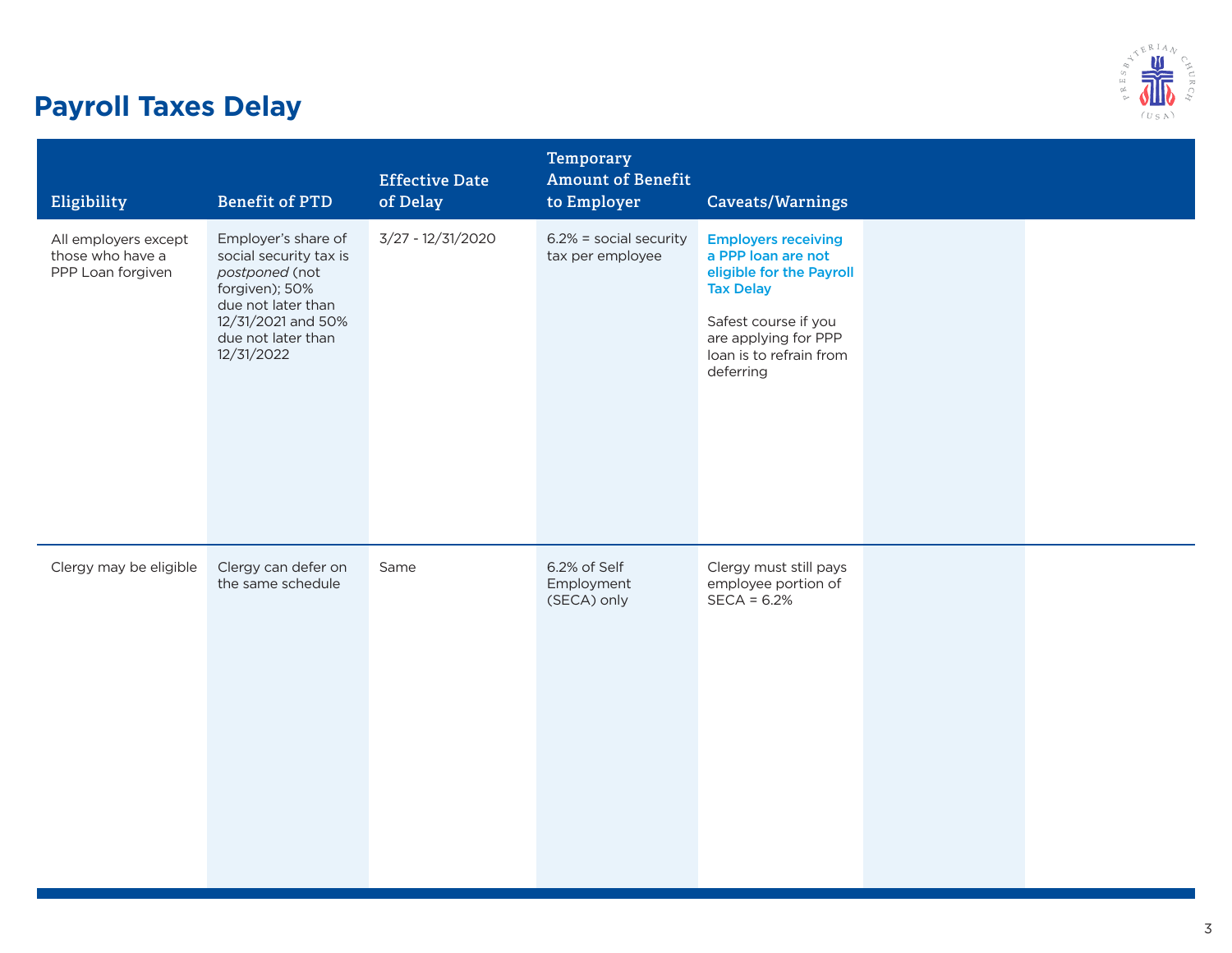#### **Employee Retention Credit for Employers Subject to Closure Due to COVID-19**



| Eligibility                                                                        | Criteria                                                                                                                                                                                                                       | <b>Qualifying Wages</b>                                                                                                                                                                                                                       | <b>Wages Included</b>                                                                          | Credit                                                                                                                                                                                                                                                                                 | <b>Caveats/Warnings</b>                                                                                                                                                                                                                                                                                                                                                 |
|------------------------------------------------------------------------------------|--------------------------------------------------------------------------------------------------------------------------------------------------------------------------------------------------------------------------------|-----------------------------------------------------------------------------------------------------------------------------------------------------------------------------------------------------------------------------------------------|------------------------------------------------------------------------------------------------|----------------------------------------------------------------------------------------------------------------------------------------------------------------------------------------------------------------------------------------------------------------------------------------|-------------------------------------------------------------------------------------------------------------------------------------------------------------------------------------------------------------------------------------------------------------------------------------------------------------------------------------------------------------------------|
| Employers with<br>100 or fewer full-time<br>employees (avg.<br>employment in 2019) | Employer fully or<br>partially suspends<br>operations due to<br>and order from a<br>government authority<br>or decline in revenue<br>for any calendar<br>quarter of 2020 of<br>50% or more<br>compared to same<br>2019 quarter | 50% of all qualifying<br>wages, whether<br>employees are<br>working or not,<br>paid on or after<br>3/13/20-12/31/20<br>(50% of \$10,000<br>$max = $5,000/$<br>employee for the yr.)                                                           | Those defined in<br>IRS Code 3121(a)<br>and compensation<br>defined in Code<br>section 3231(e) | Refundable credit<br>against Social<br>Security taxes<br>(generally 6.2%)<br>reduced by:<br>• Employment<br>of qualified veterans<br>• Research<br>expenditures<br>• FFCRA paid sick<br>leave (see far<br>right column)<br>• FFCRA paid family<br>sick leave (see far<br>right column) | Does not apply to<br>payments made<br>under the Families<br><b>First Coronavirus</b><br><b>Response Act for</b><br>paid sick leave or<br>required paid<br>family leave<br><b>Employers receiving</b><br>a PPP loan are not<br>eligible for this credit<br>Service performed by<br>ministers in exercise<br>of ministry excluded<br>from the definition<br>of employment |
| Employers with 100<br>or more employees<br>(avg. employment<br>in 2019)            | Same                                                                                                                                                                                                                           | 50% of qualifying<br>wages paid to<br>employees who are<br>not working due to<br>COVID-19-related<br>suspension of<br>operations or<br>decline in revenue<br>3/13/20-12/31/20<br>(50% of \$10,000<br>$max = $5,000/$<br>employee for the yr.) | Those defined in<br>IRS Code 3121(a)<br>and compensation<br>defined in Code<br>section 3231(e) | Refundable credit<br>against Social<br>Security taxes<br>(generally 6.2%)<br>reduced by:<br>• Employment<br>of qualified veterans<br>• Research<br>expenditures<br>• FFCRA paid sick<br>leave (see far<br>right column)<br>• FFCRA paid family<br>sick leave (see far<br>right column) | Does not apply to<br>payments made<br>under the Families<br><b>First Coronavirus</b><br><b>Response Act for</b><br>paid sick leave or<br>required paid<br>familyleave<br><b>Employers receiving</b><br>a PPP loan are not<br>eligible for this credit<br>Service performed by<br>ministers in exercise<br>of ministry excluded<br>from the definition<br>of employment  |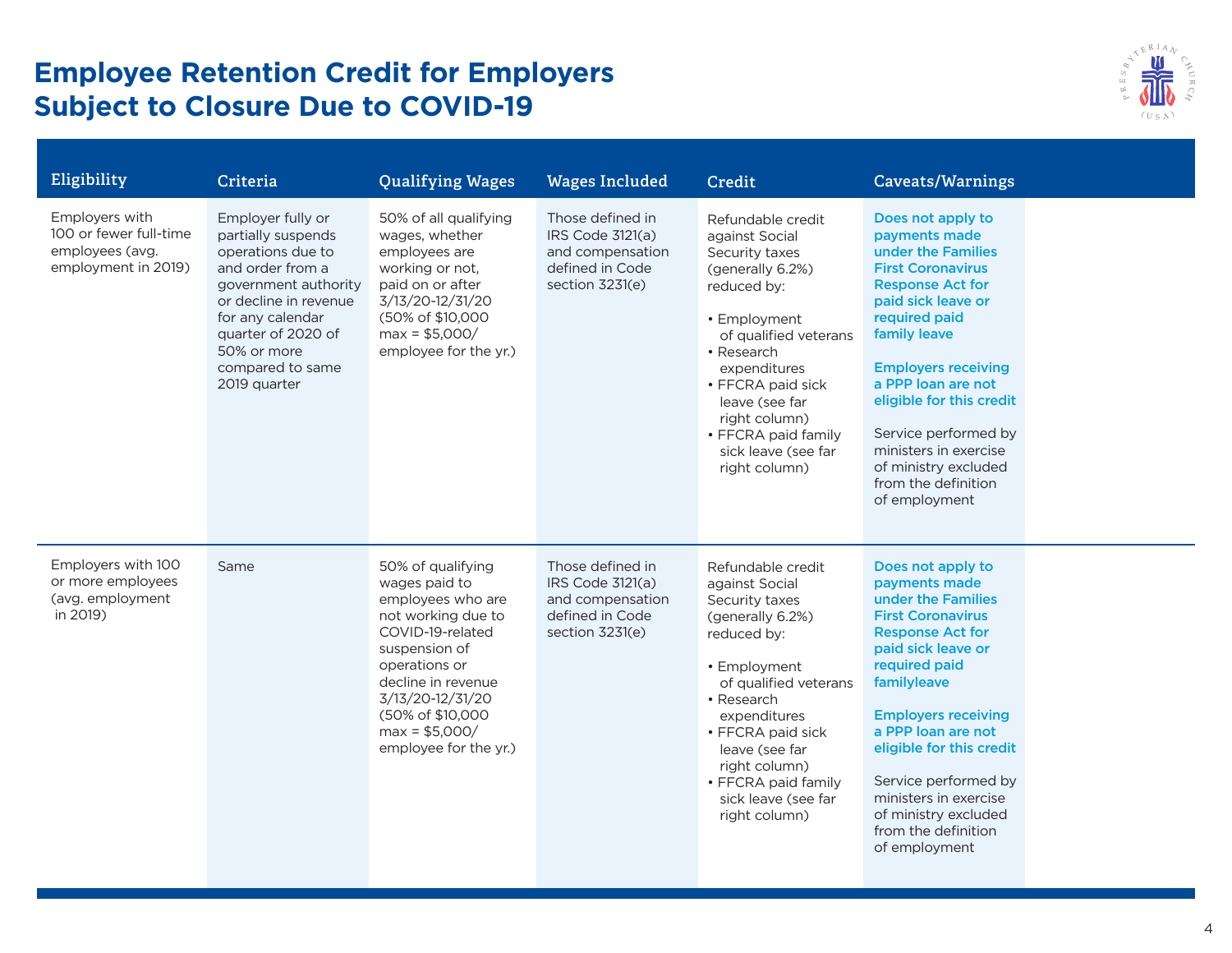#### **Pandemic Unemployment Assistance Program (PUAP)**

*Applies to all employers regardless of size*

|   | $RIA_{A}$ |   |
|---|-----------|---|
|   |           |   |
| œ |           | ٢ |
|   | Ш         |   |
|   |           |   |
|   | US<br>ſ   |   |

|                                                                                                                                                                                                                                                                                                                                                                                                                                                                                                                                                                                                                                                                                                                                                                                                                                                                                                                                                                                                                                                                                                                                                                                                                                                                                                                                                                                                                                                                                                                                                                                                                                                                                                                                                                                                                                                                                                                                                                                                                                                                                                                                                                                                                                                                                                                                                                      | Purpose                                                                                                                                                                                                                                                                       |
|----------------------------------------------------------------------------------------------------------------------------------------------------------------------------------------------------------------------------------------------------------------------------------------------------------------------------------------------------------------------------------------------------------------------------------------------------------------------------------------------------------------------------------------------------------------------------------------------------------------------------------------------------------------------------------------------------------------------------------------------------------------------------------------------------------------------------------------------------------------------------------------------------------------------------------------------------------------------------------------------------------------------------------------------------------------------------------------------------------------------------------------------------------------------------------------------------------------------------------------------------------------------------------------------------------------------------------------------------------------------------------------------------------------------------------------------------------------------------------------------------------------------------------------------------------------------------------------------------------------------------------------------------------------------------------------------------------------------------------------------------------------------------------------------------------------------------------------------------------------------------------------------------------------------------------------------------------------------------------------------------------------------------------------------------------------------------------------------------------------------------------------------------------------------------------------------------------------------------------------------------------------------------------------------------------------------------------------------------------------------|-------------------------------------------------------------------------------------------------------------------------------------------------------------------------------------------------------------------------------------------------------------------------------|
| 6. a healthcare<br>$1/27/2020 -$<br>Benefit amount<br>Employees who<br>Employees who<br>PUAP expands<br>Non-profit<br>12/31/2020<br>are unemployed or<br>provider advised<br>voluntarily quit<br>coverage to<br>for religious<br>responsible<br>for 50% of<br>partially unemployed<br>the employee to<br>as long as<br>employees who<br>organizations that<br>or unable to work<br>self-quarantine due<br>Employees cannot<br>are not usually<br>are not covered<br>unemployment,<br>unemployment<br>because:<br>to COVID-19;<br>simultaneously<br>covered<br>by State UEC<br>insurance<br>partial<br>receive<br>under state<br>benefits paid to<br>unemployment<br>programs is based<br>1. they tested positive<br>or inability to<br>7. they were<br>unemployment<br>unemployment<br>on Federal<br>its employees;<br>disaster relief<br>for COVID-19;<br>scheduled to start<br>insurance benefits<br>work is due to<br>insurance laws<br>no obligation to<br>reimburse for<br>work and do not<br>if they also:<br>COVID-19<br>or qualified for<br>program amounts.<br>2. a member of their<br>In addition, the<br>\$600 federal<br>have a job or<br>unemployment<br>household tested<br>• Are able to<br>weekly amount is<br>insurance<br>cannot reach<br>payment.<br>telework<br>positive;<br>the job due to<br>benefit under<br>increased by<br>\$600 for up to 4<br>COVID-19;<br>state/federal<br>Federal gov't will<br>with pay:<br>3. they are providing<br>• Are receiving<br>months (expires<br>law, including<br>reimburse states<br>care for a family<br>8. they have become<br>paid sick leave<br>7/31/2020)<br>employees<br>for the other 50%<br>or household<br>the breadwinner<br>under the<br>of religious<br>of benefits<br>member who has<br>organizations<br>because a head<br>FFCRA; or<br>been diagnosed<br>of household died<br>• Are receiving<br>with COVID-19;<br>paid family<br>due to COVID-19;<br>leave under the<br>4. they are the<br>9. they had to quit<br><b>FFCRA</b><br>their job as a direct<br>primary caregiver<br>for a child or<br>result of COVID-19;<br>person who is<br>unable to attend<br>10. their place of<br>school or go to a<br>employment is<br>closed facility;<br>closed due to<br>COVID-19.<br>5. they cannot reach<br>work due to a<br>quarantine<br>imposed due to a<br>COVID-19 public<br>health emergency; | To provide<br>payments to<br>those not<br>traditionally<br>eligible for<br>unemployment<br>insurance<br>benefits and<br>those unable<br>to work as a<br>direct result<br>of COVID-19<br>To provide<br>enhanced<br>benefits for<br>all workers<br>eligible for<br>unemployment |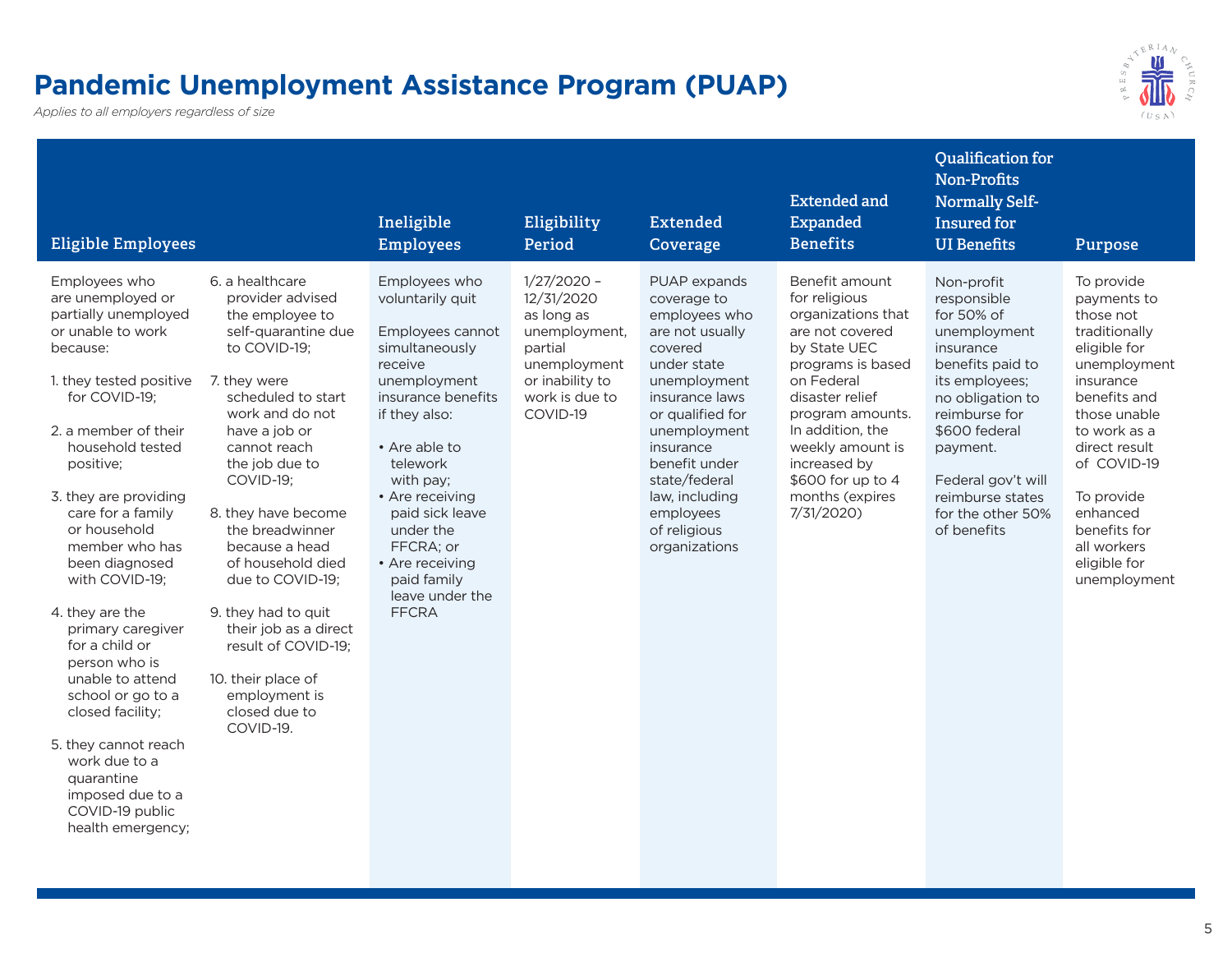

# **Retirement Plan Changes**

| In-service<br><b>Distribution</b>                                                                                                                        | <b>Distribution Dates</b> | <b>Qualified</b><br>Individuals                                                                                                                                                                                                                                                                                                                                                                                                                                                                                                                    | Certification                                                                                                    | <b>Tax Treatment</b>                                                                                                                                                                                                                                                                                                                                                                | Repayment                                                                                                                                                                                                                                                                                                                   |  |
|----------------------------------------------------------------------------------------------------------------------------------------------------------|---------------------------|----------------------------------------------------------------------------------------------------------------------------------------------------------------------------------------------------------------------------------------------------------------------------------------------------------------------------------------------------------------------------------------------------------------------------------------------------------------------------------------------------------------------------------------------------|------------------------------------------------------------------------------------------------------------------|-------------------------------------------------------------------------------------------------------------------------------------------------------------------------------------------------------------------------------------------------------------------------------------------------------------------------------------------------------------------------------------|-----------------------------------------------------------------------------------------------------------------------------------------------------------------------------------------------------------------------------------------------------------------------------------------------------------------------------|--|
| Coronavirus-related<br>distribution to<br>qualified individuals<br>of up to \$100,000<br>for a taxable year<br>from a 401(a) plan,<br>403(b) plan or IRA | 1/1/2020 - 12/31/2020     | 1. Diagnosed with<br>COVID-19 by<br>CDC-approved<br>test;<br>2. Spouse or<br>dependent<br>diagnosed with<br>COVID-19 by<br>CDC-approved<br>test:<br>3. Experiences<br>adverse financial<br>consequences as<br>a result of being:<br>a. quarantined,<br>furloughed, laid<br>off, or having<br>work hours<br>reduced due to<br>COVID-19;<br>b. unable to work<br>due to lack of<br>child care due<br>to COVID-19;<br>c. unable to work<br>due to closing/<br>reduced hours of<br>a business owned<br>or operated by<br>individual due<br>to COVID-19 | Plan administrator<br>may rely on<br>certification from<br>individual that<br>they are a qualified<br>individual | Distribution not<br>treated as eligible<br>rollover distribution<br>Mandatory with-<br>holding does not<br>apply<br>402(f) special tax<br>notice is not required<br>10% early distribution<br>penalty does<br>not apply<br>Distribution included<br>in individual's gross<br>income ratably over<br>3 tax years beginning<br>in year of distribution,<br>unless chosen<br>otherwise | In one or more<br>distributions to<br>eligible retirement<br>plan to which rollover<br>contribution can be<br>made within 3 years<br>of distribution<br>Treated as a direct<br>rollover made<br>within 60 days of<br>distribution for tax<br>purposes<br>If made to an<br>IRA, treated as<br>trustee-to-trustee<br>transfer |  |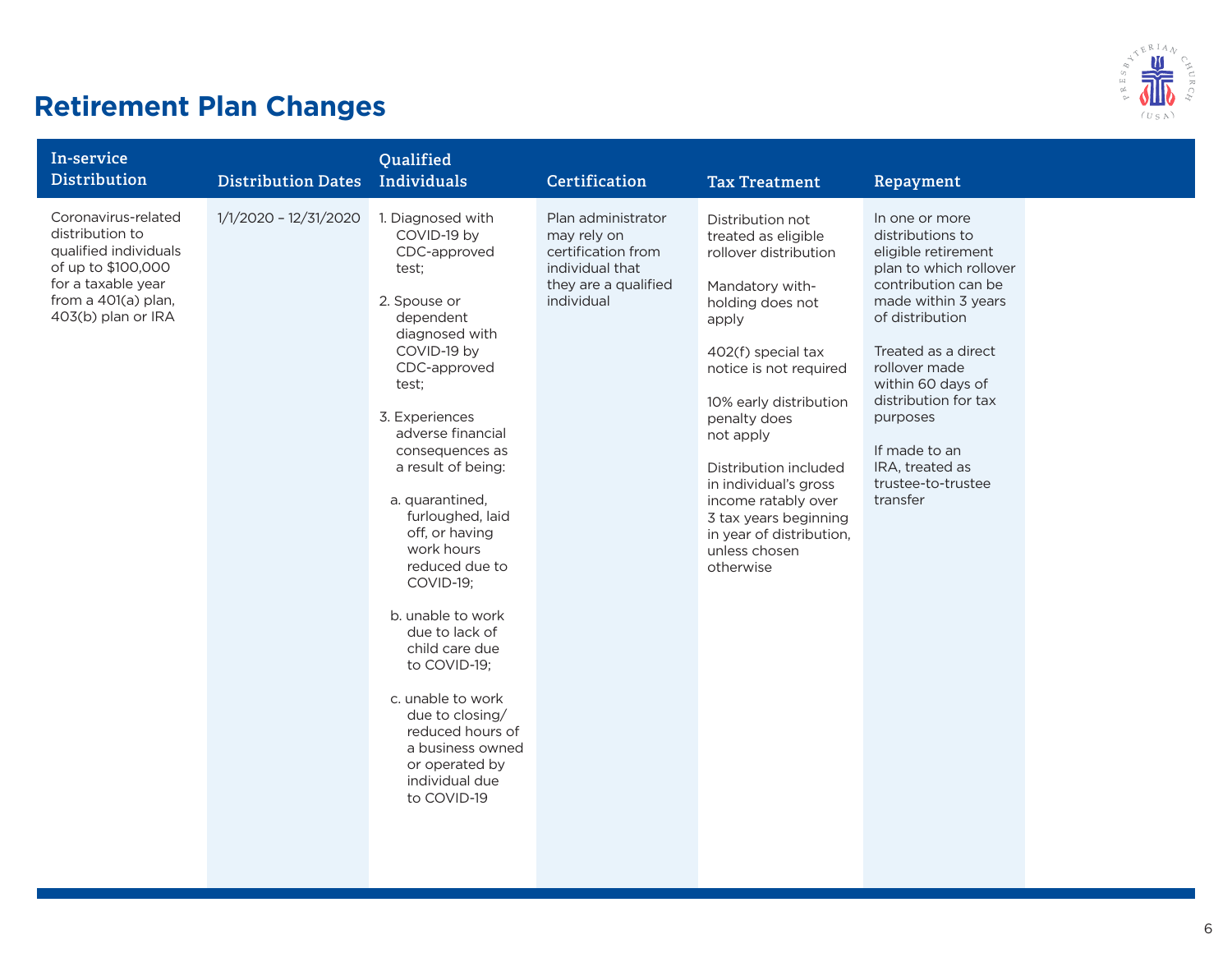

# **Defined Contribution Loan Rule Changes**

| Loans from 401(a)<br>If due date for<br>1. Diagnosed with<br>Increase to a<br>or 403(b) plan to a<br>COVID-19 by<br>maximum of<br>repayment of a<br>qualified individual<br>\$100,000, and<br>loan falls between<br>CDC-approved<br>for 180 days after<br>$3/27/2020 -$<br>test;<br>3/27/2020<br>12/31/2020, due<br>Increase percentage<br>of present value of<br>date is delayed<br>2. Spouse or<br>participant's account<br>for 1 year<br>dependent<br>from 50% to 100%<br>diagnosed with<br>COVID-19 by<br>CDC-approved<br>test;<br>3. Experiences<br>adverse financial<br>consequences as<br>a result of being:<br>a. quarantined,<br>furloughed, laid<br>off, or having<br>work hours<br>reduced due<br>to COVID-19;<br>b. unable to work<br>due to lack of<br>child care due<br>to COVID-19;<br>c. unable to work<br>due to closing/<br>reduced hours of<br>a business owned<br>or operated by<br>individual due<br>to COVID-19 | <b>Types of Loans</b> | <b>Loan Amount</b> | <b>Delay of Due Date</b> | Qualified<br>Individual |  |  |
|---------------------------------------------------------------------------------------------------------------------------------------------------------------------------------------------------------------------------------------------------------------------------------------------------------------------------------------------------------------------------------------------------------------------------------------------------------------------------------------------------------------------------------------------------------------------------------------------------------------------------------------------------------------------------------------------------------------------------------------------------------------------------------------------------------------------------------------------------------------------------------------------------------------------------------------|-----------------------|--------------------|--------------------------|-------------------------|--|--|
|                                                                                                                                                                                                                                                                                                                                                                                                                                                                                                                                                                                                                                                                                                                                                                                                                                                                                                                                       |                       |                    |                          |                         |  |  |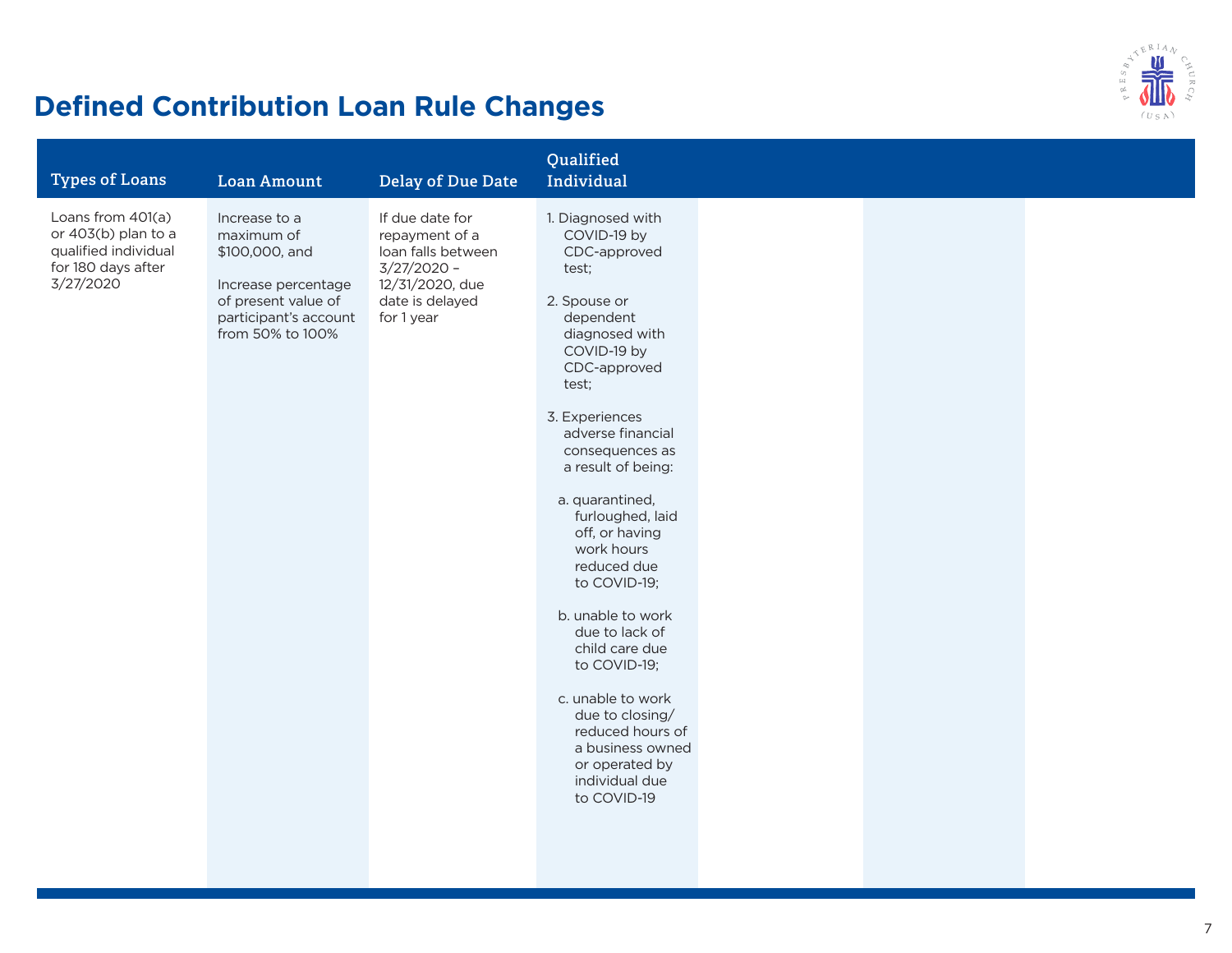

# **Required Minimum Distribution Waiver**

| Waiver                                                                                                                    | <b>Effective Date</b> | Application                                                                                                          | Plan<br>Amendment                                                                                                                     |  |  |
|---------------------------------------------------------------------------------------------------------------------------|-----------------------|----------------------------------------------------------------------------------------------------------------------|---------------------------------------------------------------------------------------------------------------------------------------|--|--|
| Waiver of<br>required minimum<br>distributions (RMD)<br>for defined 401(a),<br>403(b), and IRAs for<br>calendar year 2020 | 1/1/2020              | RMDs required to be<br>made in 2020; and<br>2019 RMDs required<br>to be made by<br>4/1/2020 (if not<br>already made) | Plan sponsors must<br>amend plans for<br>CARES Act changes<br>by last day of the first<br>plan year beginning<br>on or after 1/1/2022 |  |  |
|                                                                                                                           |                       |                                                                                                                      |                                                                                                                                       |  |  |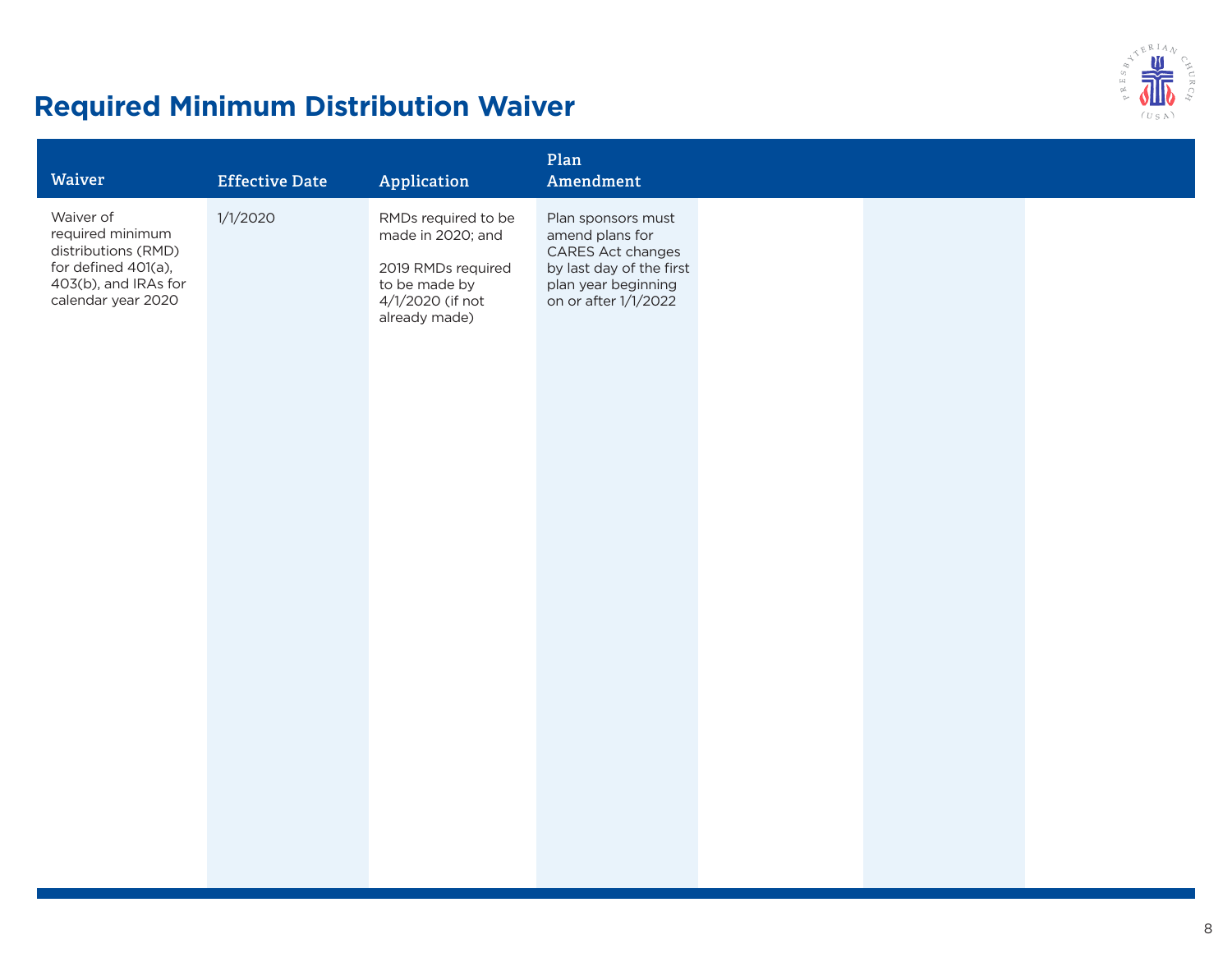#### **Families First Coronvirus Response Act**

*- Emergency Family and Medical Leave Expansion Act (EFMLEA)*

*- See Information on Tax Credits Available for Employers Under the Next Section*

*- Employers Should Document and Retain Submitted Employee Information for EFMLEA*



| <b>Covered</b>                                                                                                                                                                                                                                                                                                                                                                                                                                                        | Eligible                                                                                                                                                                                                                                                                                                                                                              | New Type of                                                                                                                                                                                                                                                                                                                                                                                                                                                                          | <b>Public Health</b>                                                                                                                                                                | <b>Notice &amp; Amount</b>                                                                                                                                                                                                                      | Paid or Unpaid                                                                                                                                                                                                                                                                                                                                                                                                                                                                                                                                                          | <b>Job Restoration</b>                                                                                                                                                                                                                                                                                                                                                                                                                                                                                                                                                                                                                                                                                                                                                                                                                                                                                                                                                                                                                               |
|-----------------------------------------------------------------------------------------------------------------------------------------------------------------------------------------------------------------------------------------------------------------------------------------------------------------------------------------------------------------------------------------------------------------------------------------------------------------------|-----------------------------------------------------------------------------------------------------------------------------------------------------------------------------------------------------------------------------------------------------------------------------------------------------------------------------------------------------------------------|--------------------------------------------------------------------------------------------------------------------------------------------------------------------------------------------------------------------------------------------------------------------------------------------------------------------------------------------------------------------------------------------------------------------------------------------------------------------------------------|-------------------------------------------------------------------------------------------------------------------------------------------------------------------------------------|-------------------------------------------------------------------------------------------------------------------------------------------------------------------------------------------------------------------------------------------------|-------------------------------------------------------------------------------------------------------------------------------------------------------------------------------------------------------------------------------------------------------------------------------------------------------------------------------------------------------------------------------------------------------------------------------------------------------------------------------------------------------------------------------------------------------------------------|------------------------------------------------------------------------------------------------------------------------------------------------------------------------------------------------------------------------------------------------------------------------------------------------------------------------------------------------------------------------------------------------------------------------------------------------------------------------------------------------------------------------------------------------------------------------------------------------------------------------------------------------------------------------------------------------------------------------------------------------------------------------------------------------------------------------------------------------------------------------------------------------------------------------------------------------------------------------------------------------------------------------------------------------------|
| <b>Employers</b>                                                                                                                                                                                                                                                                                                                                                                                                                                                      | <b>Employees</b>                                                                                                                                                                                                                                                                                                                                                      | <b>FMLA Leave</b>                                                                                                                                                                                                                                                                                                                                                                                                                                                                    | Emergency                                                                                                                                                                           | of Leave                                                                                                                                                                                                                                        | Leave?                                                                                                                                                                                                                                                                                                                                                                                                                                                                                                                                                                  |                                                                                                                                                                                                                                                                                                                                                                                                                                                                                                                                                                                                                                                                                                                                                                                                                                                                                                                                                                                                                                                      |
| Private employers<br>engaged in<br>commerce with<br>fewer than 500<br>employees<br>Employers with 50<br>or more employees<br>are assumed to<br>be engaged in<br>commerce<br>Employers with<br>fewer than 50<br>employees are able<br>to be<br>exempt from<br>providing expanded<br>family and medical<br>leave if they are<br>able to show that<br>complying with the<br>requirements would<br>jeopardize the<br>viability of their<br>business as a<br>going concern | Employees who<br>have been<br>employed for<br>at least 30<br>calendar days<br>This includes<br>employees who<br>were laid off or<br>otherwise<br>terminated on or<br>after 3/1/2020, had<br>worked for the<br>employer for at<br>least 30 of the<br>prior 60 calendar<br>days, and were<br>subsequently<br>rehired or otherwise<br>reemployed by the<br>same employer | Leave for an<br>employee who is<br>unable to work in<br>their workplace<br>or cannot work<br>remotely (telework)<br>because they have<br>to take a leave of<br>absence due to:<br>1. the need to<br>care for the<br>employee's son<br>or daughter<br>(under 18<br>years of age)<br>if the child's<br>elementary or<br>secondary<br>school or place<br>of care has been<br>closed, or<br>2. the childcare<br>provider is<br>unavailable,<br>due to a<br>"public health<br>emergency." | An emergency<br>with respect to<br>coronavirus which<br>is declared by a<br>local, state or<br>federal authority<br>(presumably,<br>for example,<br>Mayor, Governor,<br>President). | If the need for<br>expanded family<br>and medical leave<br>is foreseeable,<br>employees shall<br>provide employers<br>with notice of the<br>leave as soon as<br>practicable<br>Eligible employees<br>are entitled to up to<br>12 weeks of leave | The employer can<br>provide the first<br>10 days of leave<br>unpaid,<br>The remainder of<br>any leave time for<br>this reason must<br>be paid at 2/3 the<br>employee's regular<br>rate of pay.<br>There is a cap of<br>\$200 a day and<br>\$10,000 over the 12<br>weeks allowed for<br>FMLA leave.<br>During the first 10<br>unpaid leave days<br>the employee can<br>choose to use any<br>accrued paid<br>personal leave such<br>as vacation leave or<br>medical/sick leave<br>for those first 10<br>days, including the<br>paid sick leave<br>created by<br>the FFCRA | Employers with 25 or more<br>employees are required to<br>make reasonable efforts to<br>return employees to the same<br>or equivalent position after<br>FMLA leave ends.<br>If the reasonable efforts fail, the<br>employer must make efforts<br>to contact the employee and<br>reinstate the employee if an<br>equivalent position becomes<br>available within a one-year of:<br>(a) the date on which the<br>qualifying need related to a<br>public health emergency<br>concludes, or (b) the date that<br>is 12 weeks after the date the<br>employee's leave started.<br>Employers with fewer than 25<br>employees are not required to<br>return employees to the same<br>or equivalent position if:<br>1. the employee's position<br>no longer exists due to<br>economic conditions or<br>other changes in operations<br>that affect employment and<br>are caused by the "public<br>health emergency" during<br>the period of leave; and<br>2. the employer makes<br>reasonable efforts to<br>restore the employee to<br>an equivalent position. |